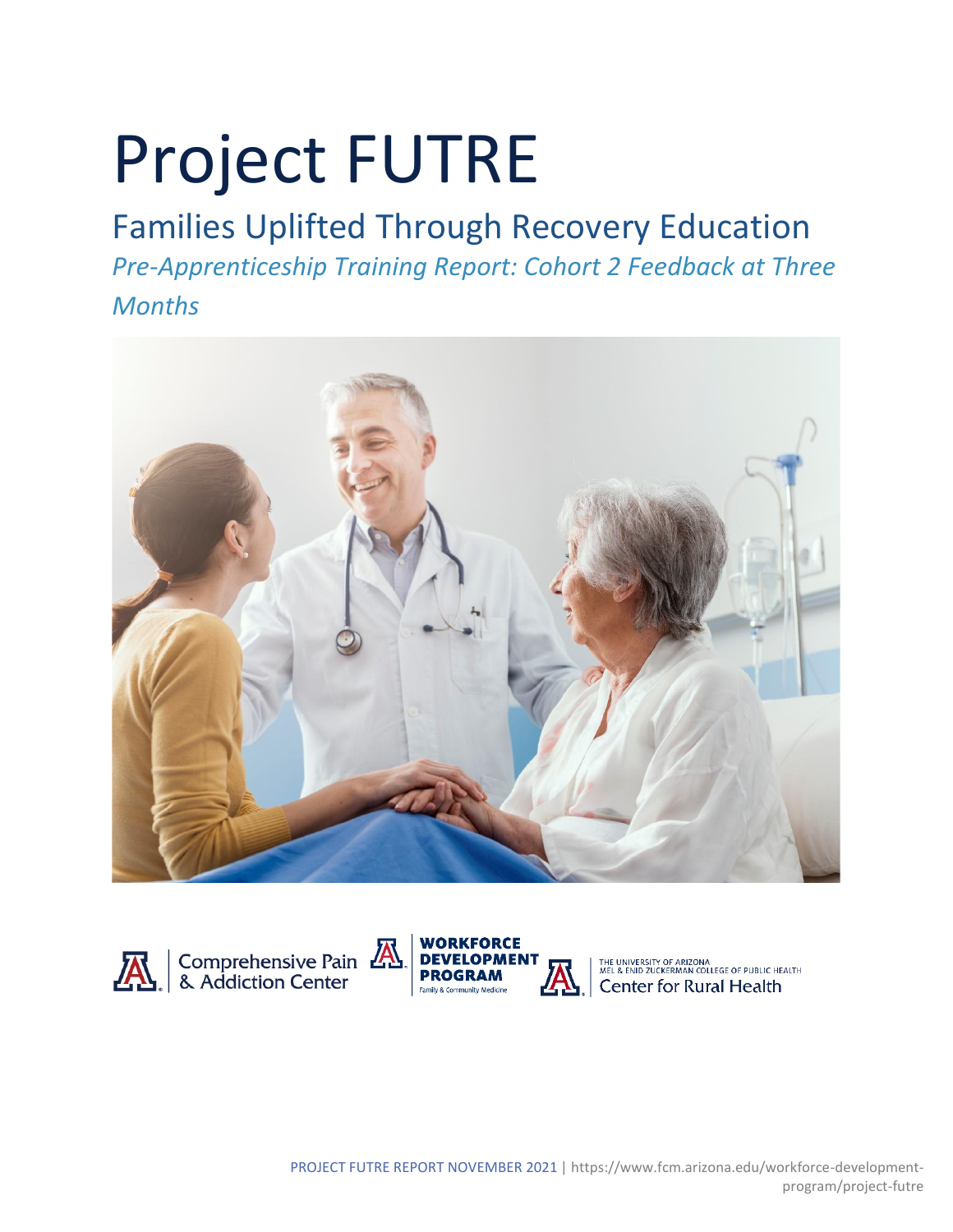#### 1. Introduction: Project FUTRE

Families Uplifted through Recovery Education (Project FUTRE) is designed to enhance and expand behavioral health paraprofessionals' knowledge, skills, and expertise. The aim of this project is to increase the number of behavioral health-related paraprofessionals qualified to provide services to children and families who are impacted by opioid use disorders (OUD) and other substance use disorders (SUD). The project has two levels: 1) pre-apprenticeship classroom training for 6-months and 2) an onsite apprenticeship with a healthcare organization for 12-months. Those who complete the preapprenticeship level become certified Parent and Family Support Specialists. About half of Level I graduates will be placed with a healthcare organization and receive on-the-job training as apprentices.

This report details Cohort 2's pre-apprenticeship feedback after three months of training.

# 2. Trainee Characteristics

The cohort began with 18 but now includes 15. All were contacted for the 3-month evaluation and all participated. Most of the trainees 11 (73%) identified as females, while 4 (27%) identify as males. More than half, 8 (53%) identify as Hispanic/Latino, 3 (20%) identify as non-Hispanic White, one (7%) identify as Asian, one (7%) identify as Black or African American, two (13%) identify with another race not listed, and one (7%) identify as Alaskan Native. The mean age of those who completed the survey is 45 years, while the median age is 46. The lowest age is 24 years while the highest is 61 years. In terms of educational qualifications, six trainees (40%) say they have some college education, six (40%) have a high school diploma/GED, two (13%) have some form of vocational training or technical training after high school, and one (7%) has a bachelor's degree. A more comprehensive trainee demographics report can be viewed at www.fcm.arizona.edu/project-futre.

#### 3. Classroom Environment

As shown in Figure 3.1, 11 (73%) of the trainees strongly agree that the classroom environment is conducive for learning, and 14 (93%) say that Project FUTRE instructors are respectful and encouraging.



#### **Figure 3.1 Classroom atmosphere and respect. (n=15)**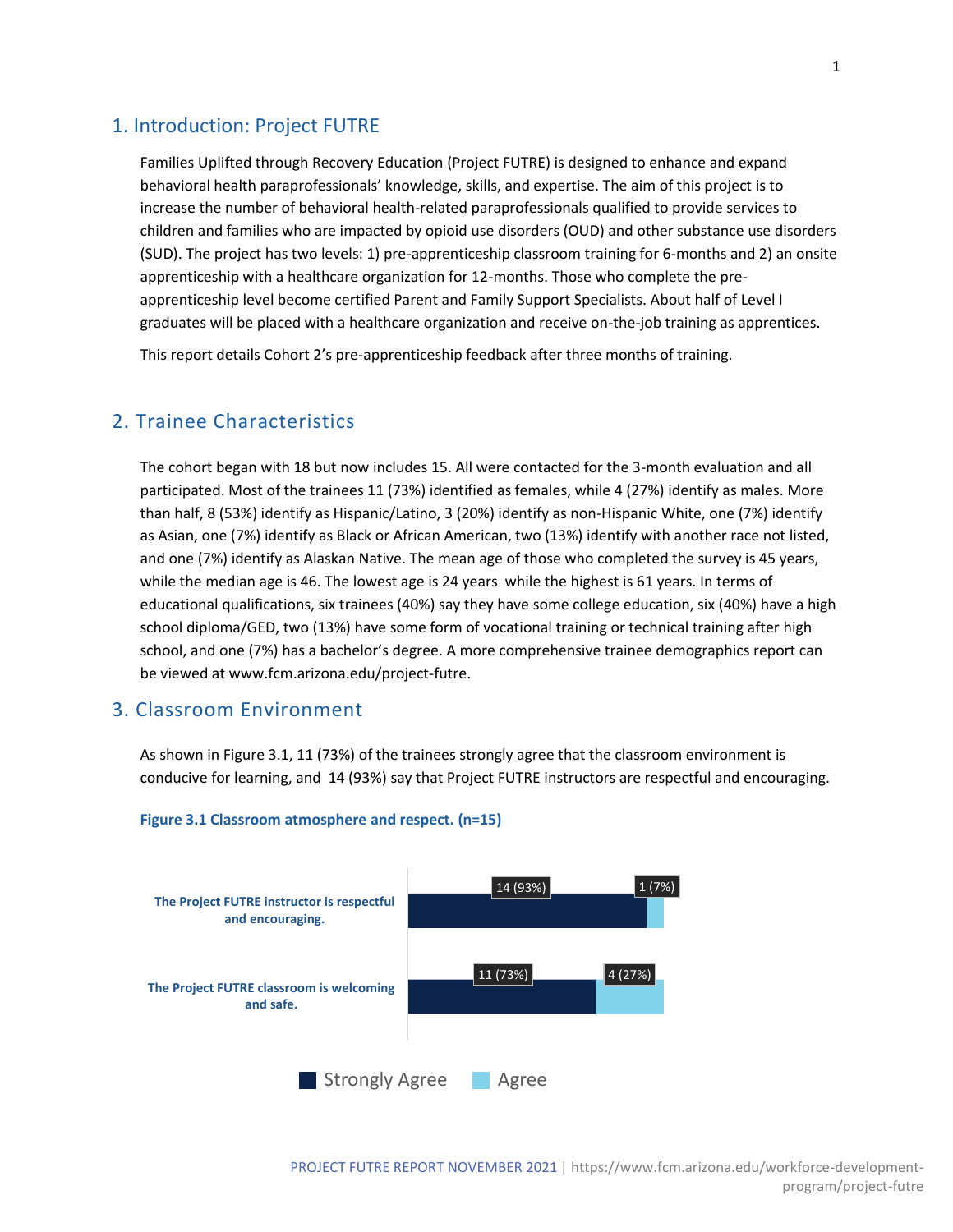# 4. Workload and Usefulness of Activities

All the trainees felt that the workload required to fulfill the training program requirements is just right for the program, and no one felt overwhelmed. Most trainees also 9 (60%) strongly agree that the learning activities are useful and will help them in their jobs and 9 (60%) strongly believe that the materials were accessible and acceptable (Figure 4.1).

#### **Figure 4.1 Activities and Training Materials (n = 15)**



# 5. Technology and Internet Connectivity

Most of the trainees 9 (60%) strongly agree that their internet connectivity was sufficient to fully participate in class. They all agree that their technology skills were sufficient to enable them to participate fully in class. About 7% of the cohort indicated that they lack sufficient internet connectivity to participate in class.

#### **Figure 5.1 Technology Skill and Internet Connectivity (n = 15)**

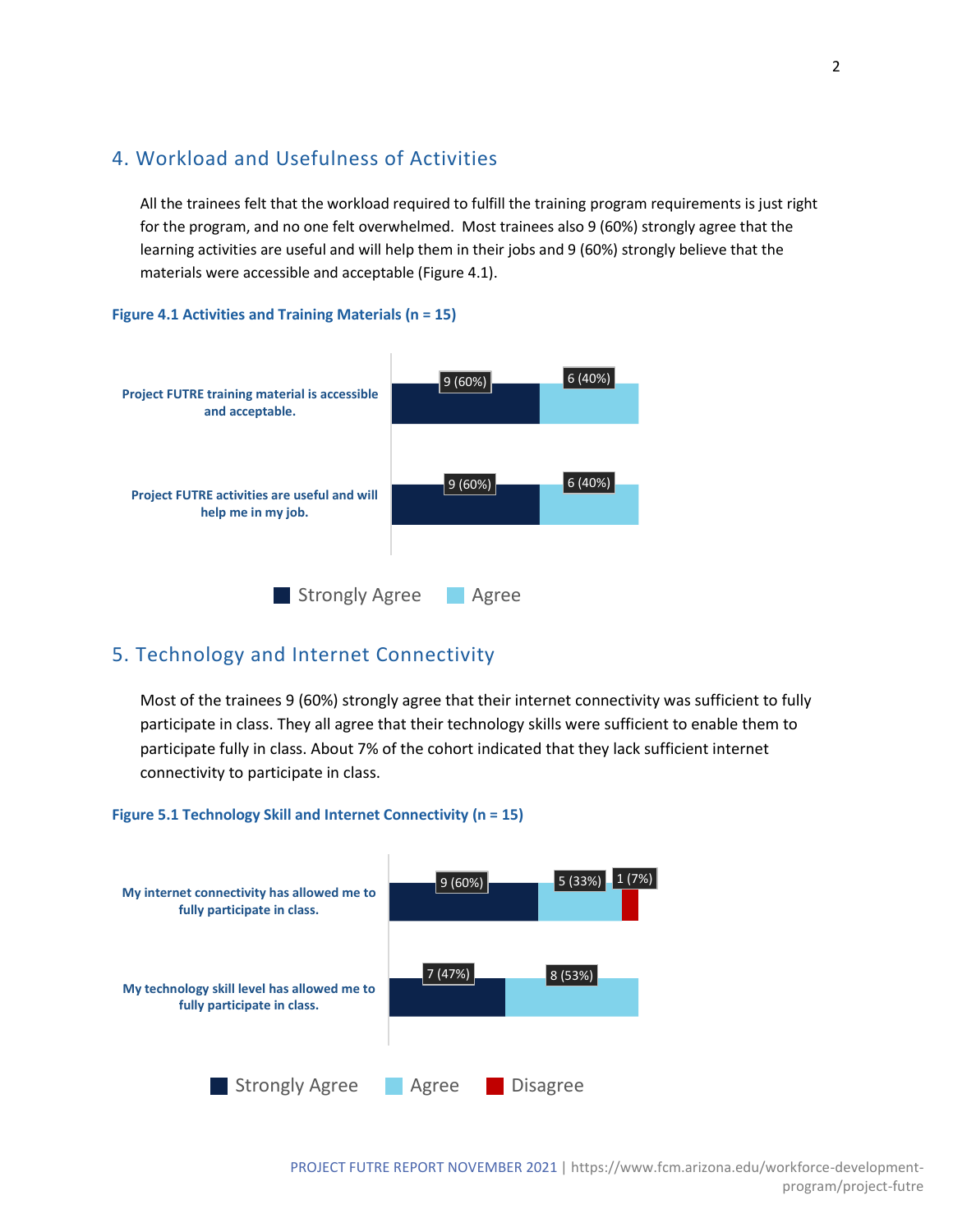# 6.Payment Process

Each full-time trainee in level I receives a monthly stipend of \$750 over six months. Overall, 82% of the trainees are comfortable with the payment process of Project FUTRE as shown in Fig 6.1.



#### **Figure 6.1 Payment process (n = 15)**

# 7.Trainee Satisfaction, Barriers, and Areas for Improvement

All the trainees feel satisfied with Project FUTRE and about 53% of the trainees did not see any challenges that would prevent them from completing this program.

#### **Figure 7.1 Overall Satisfaction and Barriers (n = 15)**